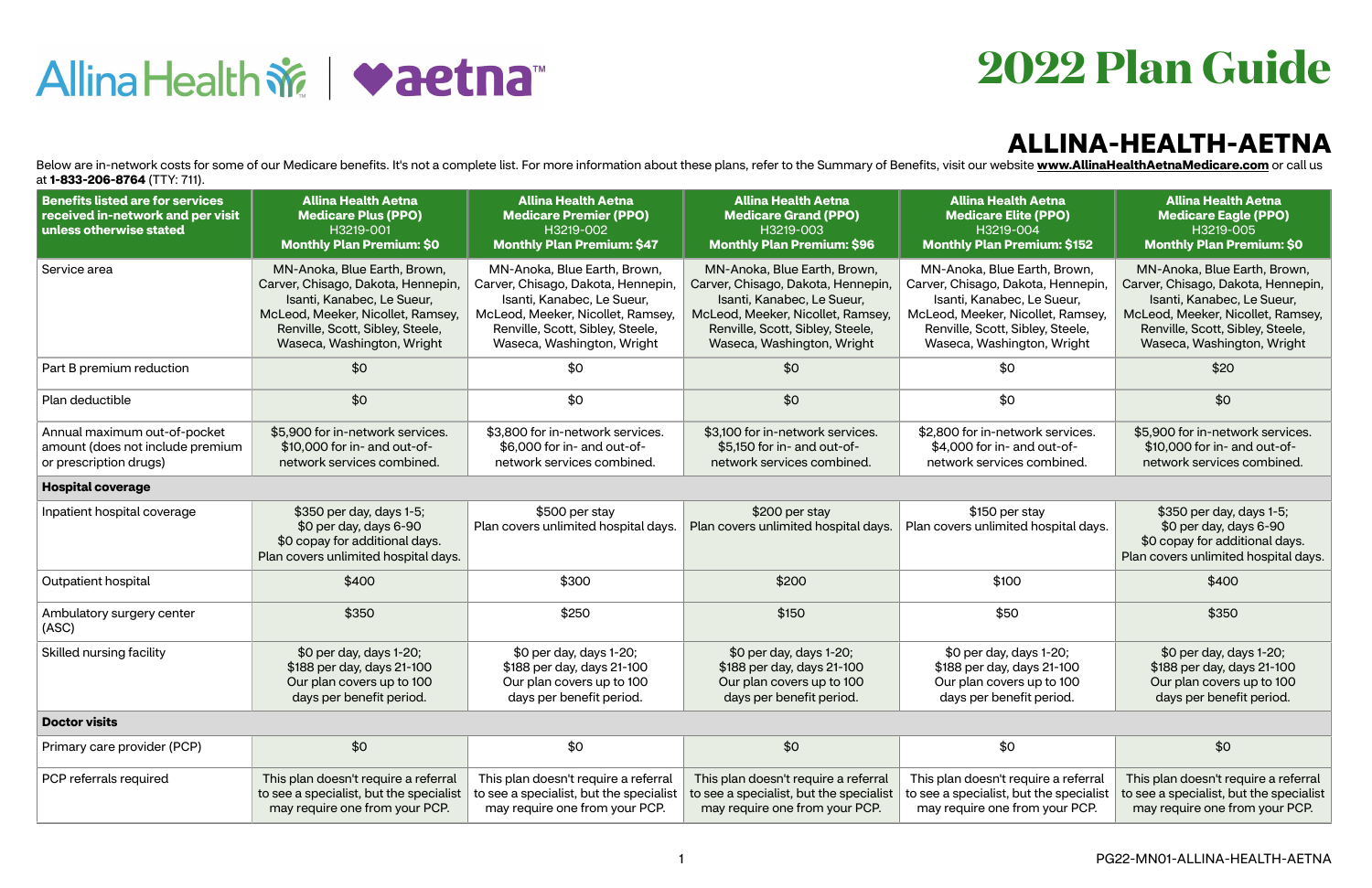| <b>Benefits listed are for services</b><br>received in-network and per visit<br>unless otherwise stated | <b>Allina Health Aetna</b><br><b>Medicare Plus (PPO)</b><br>H3219-001<br><b>Monthly Plan Premium: \$0</b>                                                   | <b>Allina Health Aetna</b><br><b>Medicare Premier (PPO)</b><br>H3219-002<br><b>Monthly Plan Premium: \$47</b>                                               | <b>Allina Health Aetna</b><br><b>Medicare Grand (PPO)</b><br>H3219-003<br><b>Monthly Plan Premium: \$96</b>                                       | <b>Allina Health Aetna</b><br><b>Medicare Elite (PPO)</b><br>H3219-004<br><b>Monthly Plan Premium: \$152</b>                                                  | <b>Allina Health Aetna</b><br><b>Medicare Eagle (PPO)</b><br>H3219-005<br><b>Monthly Plan Premium: \$0</b>                                                    |
|---------------------------------------------------------------------------------------------------------|-------------------------------------------------------------------------------------------------------------------------------------------------------------|-------------------------------------------------------------------------------------------------------------------------------------------------------------|---------------------------------------------------------------------------------------------------------------------------------------------------|---------------------------------------------------------------------------------------------------------------------------------------------------------------|---------------------------------------------------------------------------------------------------------------------------------------------------------------|
| Specialist                                                                                              | \$40                                                                                                                                                        | \$25                                                                                                                                                        | \$20                                                                                                                                              | \$15                                                                                                                                                          | \$40                                                                                                                                                          |
| Outpatient mental health therapy<br>(individual)                                                        | \$40                                                                                                                                                        | \$25                                                                                                                                                        | \$20                                                                                                                                              | \$15                                                                                                                                                          | \$40                                                                                                                                                          |
| <b>Emergency and urgent care</b>                                                                        |                                                                                                                                                             |                                                                                                                                                             |                                                                                                                                                   |                                                                                                                                                               |                                                                                                                                                               |
| Emergency room                                                                                          | \$90                                                                                                                                                        | \$90                                                                                                                                                        | \$90                                                                                                                                              | \$90                                                                                                                                                          | \$90                                                                                                                                                          |
| Urgent care facility                                                                                    | $$0 - $40$<br>Lower cost sharing is for services<br>provided by your primary<br>care physician in their office.                                             | $$0 - $25$<br>Lower cost sharing is for services<br>provided by your primary<br>care physician in their office.                                             | $$0 - $20$<br>Lower cost sharing is for services<br>provided by your primary<br>care physician in their office.                                   | $$0 - $15$<br>Lower cost sharing is for services<br>provided by your primary<br>care physician in their office.                                               | $$0 - $40$<br>Lower cost sharing is for services<br>provided by your primary<br>care physician in their office.                                               |
| Worldwide coverage (i.e., outside of<br>the United States)                                              | \$90 for emergency and<br>urgent care worldwide.                                                                                                            | \$90 for emergency and<br>urgent care worldwide.                                                                                                            | \$90 for emergency and<br>urgent care worldwide.                                                                                                  | \$90 for emergency and<br>urgent care worldwide.                                                                                                              | \$90 for emergency and<br>urgent care worldwide.                                                                                                              |
| <b>Diagnostic testing</b>                                                                               |                                                                                                                                                             |                                                                                                                                                             |                                                                                                                                                   |                                                                                                                                                               |                                                                                                                                                               |
| X-rays and diagnostic radiology                                                                         | X-rays: \$45                                                                                                                                                | X-rays: \$30                                                                                                                                                | X-rays: \$20                                                                                                                                      | X-rays: \$0                                                                                                                                                   | X-rays: \$45                                                                                                                                                  |
|                                                                                                         | Diagnostic radiology: \$200                                                                                                                                 | Diagnostic radiology: \$150                                                                                                                                 | Diagnostic radiology: \$100                                                                                                                       | Diagnostic radiology: \$50                                                                                                                                    | Diagnostic radiology: \$200                                                                                                                                   |
| Lab services                                                                                            | \$0                                                                                                                                                         | \$0                                                                                                                                                         | \$0                                                                                                                                               | \$0                                                                                                                                                           | \$0                                                                                                                                                           |
| Dental, vision and hearing (Non-Medicare covered)                                                       |                                                                                                                                                             |                                                                                                                                                             |                                                                                                                                                   |                                                                                                                                                               |                                                                                                                                                               |
| Dental services                                                                                         | \$675 maximum benefit in-<br>and out-of-network every<br>year for preventive and<br>comprehensive dental combined.<br>Aetna Dental <sup>®</sup> PPO Network | \$800 maximum benefit in-<br>and out-of-network every<br>year for preventive and<br>comprehensive dental combined.<br>Aetna Dental <sup>®</sup> PPO Network | \$1,500 maximum benefit in-<br>and out-of-network every<br>year for preventive and<br>comprehensive dental combined.<br>Aetna Dental® PPO Network | \$2,250 maximum benefit in-<br>and out-of-network every<br>year for preventive and<br>comprehensive dental combined.<br>Aetna Dental <sup>®</sup> PPO Network | \$2,250 maximum benefit in-<br>and out-of-network every<br>year for preventive and<br>comprehensive dental combined.<br>Aetna Dental <sup>®</sup> PPO Network |
| Routine eye exam                                                                                        | \$0 (one exam every year)                                                                                                                                   | \$0 (one exam every year)                                                                                                                                   | \$0 (one exam every year)                                                                                                                         | \$0 (one exam every year)                                                                                                                                     | \$0 (one exam every year)                                                                                                                                     |
| Eyewear                                                                                                 | \$200 reimbursement** every year.                                                                                                                           | \$250 reimbursement** every year.                                                                                                                           | \$275 reimbursement** every year.                                                                                                                 | \$350 reimbursement** every year.                                                                                                                             | \$350 reimbursement** every year.                                                                                                                             |
|                                                                                                         | You can see any licensed provider.<br>Discounts may be available when<br>seeing an EyeMed provider.                                                         | You can see any licensed provider.<br>Discounts may be available when<br>seeing an EyeMed provider.                                                         | You can see any licensed provider.<br>Discounts may be available when<br>seeing an EyeMed provider.                                               | You can see any licensed provider.<br>Discounts may be available when<br>seeing an EyeMed provider.                                                           | You can see any licensed provider.<br>Discounts may be available when<br>seeing an EyeMed provider.                                                           |
| Routine hearing exam                                                                                    | \$0 (one exam every year)                                                                                                                                   | \$0 (one exam every year)                                                                                                                                   | \$0 (one exam every year)                                                                                                                         | \$0 (one exam every year)                                                                                                                                     | \$0 (one exam every year)                                                                                                                                     |
|                                                                                                         | All appointments should be<br>scheduled through NationsHearing<br>or participating network provider.                                                        | All appointments should be<br>scheduled through NationsHearing<br>or participating network provider.                                                        | All appointments should be<br>scheduled through NationsHearing<br>or participating network provider.                                              | All appointments should be<br>scheduled through NationsHearing<br>or participating network provider.                                                          | All appointments should be<br>scheduled through NationsHearing<br>or participating network provider.                                                          |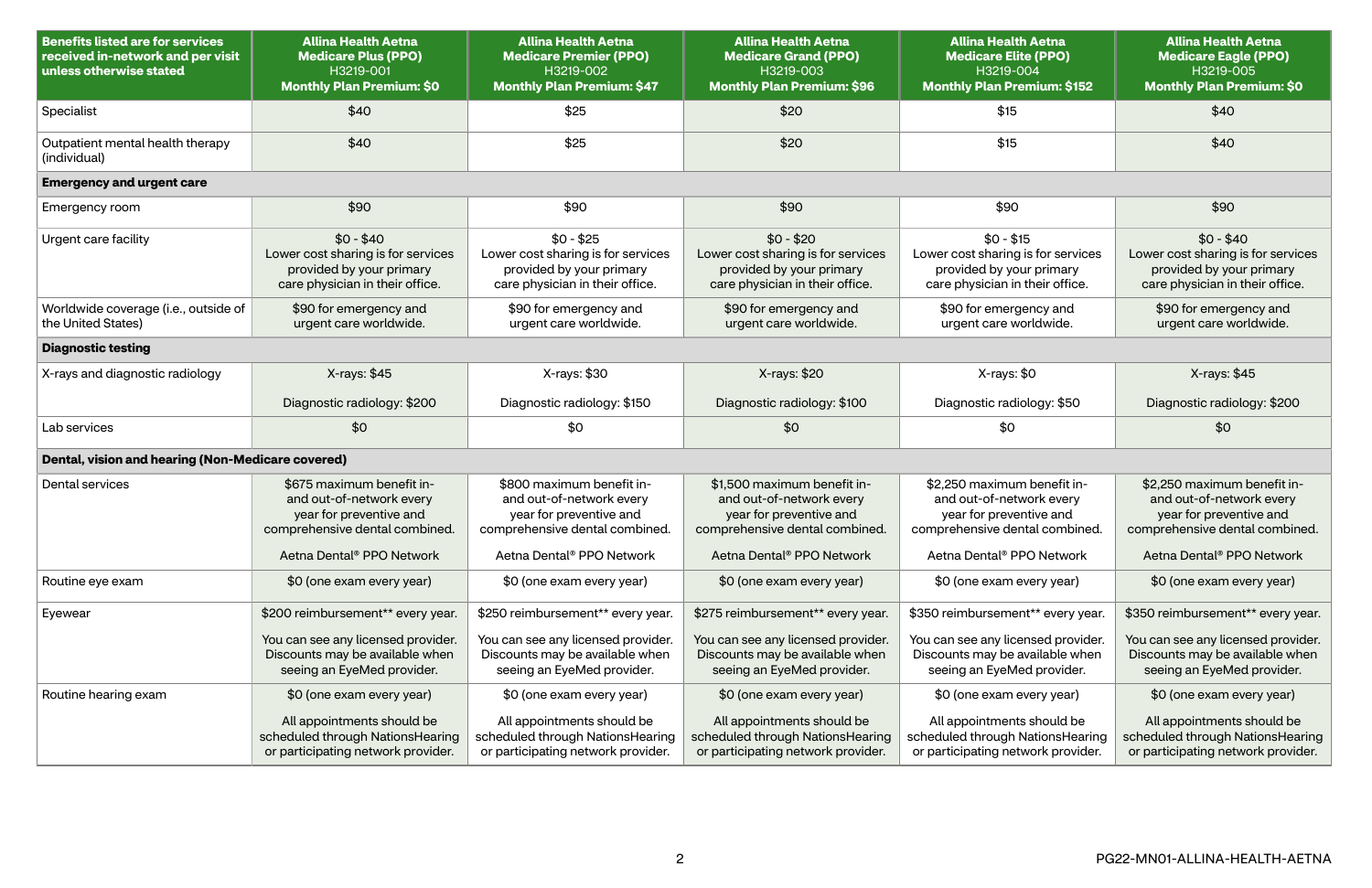| <b>Benefits listed are for services</b><br>received in-network and per visit<br>unless otherwise stated | <b>Allina Health Aetna</b><br><b>Medicare Plus (PPO)</b><br>H3219-001<br><b>Monthly Plan Premium: \$0</b> | <b>Allina Health Aetna</b><br><b>Medicare Premier (PPO)</b><br>H3219-002<br><b>Monthly Plan Premium: \$47</b> | <b>Allina Health Aetna</b><br><b>Medicare Grand (PPO)</b><br>H3219-003<br><b>Monthly Plan Premium: \$96</b> | <b>Allina Health Aetna</b><br><b>Medicare Elite (PPO)</b><br>H3219-004<br><b>Monthly Plan Premium: \$152</b> | <b>Allina Health Aetna</b><br><b>Medicare Eagle (PPO)</b><br>H3219-005<br><b>Monthly Plan Premium: \$0</b> |  |  |
|---------------------------------------------------------------------------------------------------------|-----------------------------------------------------------------------------------------------------------|---------------------------------------------------------------------------------------------------------------|-------------------------------------------------------------------------------------------------------------|--------------------------------------------------------------------------------------------------------------|------------------------------------------------------------------------------------------------------------|--|--|
| Hearing aids                                                                                            | \$500 (per ear) maximum<br>benefit every year.                                                            | \$750 (per ear) maximum<br>benefit every year.                                                                | \$1,000 (per ear) maximum<br>benefit every year.                                                            | \$2,000 (per ear) maximum<br>benefit every year.                                                             | \$1,000 (per ear) maximum<br>benefit every year.                                                           |  |  |
|                                                                                                         | All hearing aids should be<br>purchased through NationsHearing.                                           | All hearing aids should be<br>purchased through NationsHearing.                                               | All hearing aids should be<br>purchased through NationsHearing.                                             | All hearing aids should be<br>purchased through NationsHearing.                                              | All hearing aids should be<br>purchased through NationsHearing.                                            |  |  |
|                                                                                                         | **Member pays the provider upfront and we pay the member back. Plan coverage rules apply.                 |                                                                                                               |                                                                                                             |                                                                                                              |                                                                                                            |  |  |
| <b>Therapy</b>                                                                                          |                                                                                                           |                                                                                                               |                                                                                                             |                                                                                                              |                                                                                                            |  |  |
| Physical and speech therapy                                                                             | \$40                                                                                                      | \$25                                                                                                          | \$20                                                                                                        | \$15                                                                                                         | \$40                                                                                                       |  |  |
| Occupational therapy                                                                                    | \$40                                                                                                      | \$25                                                                                                          | \$20                                                                                                        | \$15                                                                                                         | \$40                                                                                                       |  |  |
| <b>Ambulance</b>                                                                                        |                                                                                                           |                                                                                                               |                                                                                                             |                                                                                                              |                                                                                                            |  |  |
| Ground ambulance (one-way trip)                                                                         | \$305                                                                                                     | \$315                                                                                                         | \$250                                                                                                       | \$250                                                                                                        | \$300                                                                                                      |  |  |
| Air ambulance (one-way trip)                                                                            | \$305                                                                                                     | \$315                                                                                                         | \$250                                                                                                       | \$250                                                                                                        | \$300                                                                                                      |  |  |
| <b>Equipment and prosthetics</b>                                                                        |                                                                                                           |                                                                                                               |                                                                                                             |                                                                                                              |                                                                                                            |  |  |
| Durable medical equipment                                                                               | 20%                                                                                                       | 20%                                                                                                           | 20%                                                                                                         | 20%                                                                                                          | 20%                                                                                                        |  |  |
| Prosthetics                                                                                             | 20%                                                                                                       | 20%                                                                                                           | 20%                                                                                                         | 20%                                                                                                          | 20%                                                                                                        |  |  |

| <b>Additional benefits</b>                            | <b>Allina Health Aetna</b>                                                                                                                                                                                        | <b>Allina Health Aetna</b>        | <b>Allina Health Aetna</b>        | <b>Allina Health Aetna</b>         | <b>Allina Health Aetna</b>       |
|-------------------------------------------------------|-------------------------------------------------------------------------------------------------------------------------------------------------------------------------------------------------------------------|-----------------------------------|-----------------------------------|------------------------------------|----------------------------------|
|                                                       | <b>Medicare Plus (PPO)</b>                                                                                                                                                                                        | <b>Medicare Premier (PPO)</b>     | <b>Medicare Grand (PPO)</b>       | <b>Medicare Elite (PPO)</b>        | <b>Medicare Eagle (PPO)</b>      |
|                                                       | H3219-001                                                                                                                                                                                                         | H3219-002                         | H3219-003                         | H3219-004                          | H3219-005                        |
|                                                       | <b>Monthly Plan Premium: \$0</b>                                                                                                                                                                                  | <b>Monthly Plan Premium: \$47</b> | <b>Monthly Plan Premium: \$96</b> | <b>Monthly Plan Premium: \$152</b> | <b>Monthly Plan Premium: \$0</b> |
| 24-Hour Nurse Line                                    | \$0                                                                                                                                                                                                               | \$0                               | \$0                               | \$0                                | \$0                              |
|                                                       | Speak with a registered                                                                                                                                                                                           | Speak with a registered           | Speak with a registered           | Speak with a registered            | Speak with a registered          |
|                                                       | nurse 24 hours a day, 7 days                                                                                                                                                                                      | nurse 24 hours a day, 7 days      | nurse 24 hours a day, 7 days      | nurse 24 hours a day, 7 days       | nurse 24 hours a day, 7 days     |
|                                                       | a week to discuss medical                                                                                                                                                                                         | a week to discuss medical         | a week to discuss medical         | a week to discuss medical          | a week to discuss medical        |
|                                                       | issues or wellness topics.                                                                                                                                                                                        | issues or wellness topics.        | issues or wellness topics.        | issues or wellness topics.         | issues or wellness topics.       |
| Acupuncture services (additional)                     | \$20 (up to eighteen                                                                                                                                                                                              | \$20 (up to eighteen              | \$20 (up to eighteen              | \$20 (up to eighteen               | \$20 (up to eighteen             |
|                                                       | visits every year)                                                                                                                                                                                                | visits every year)                | visits every year)                | visits every year)                 | visits every year)               |
| Allina Health   Aetna Medicare<br><b>Payment Card</b> | \$100 every three months<br>You'll receive an Allina Health<br>Aetna Medicare Payment<br>Card that you can use<br>toward in-network copays, if<br>applicable, for PCP, specialist,<br>and certain other services. | Not covered                       | Not covered                       | Not covered                        | Not covered                      |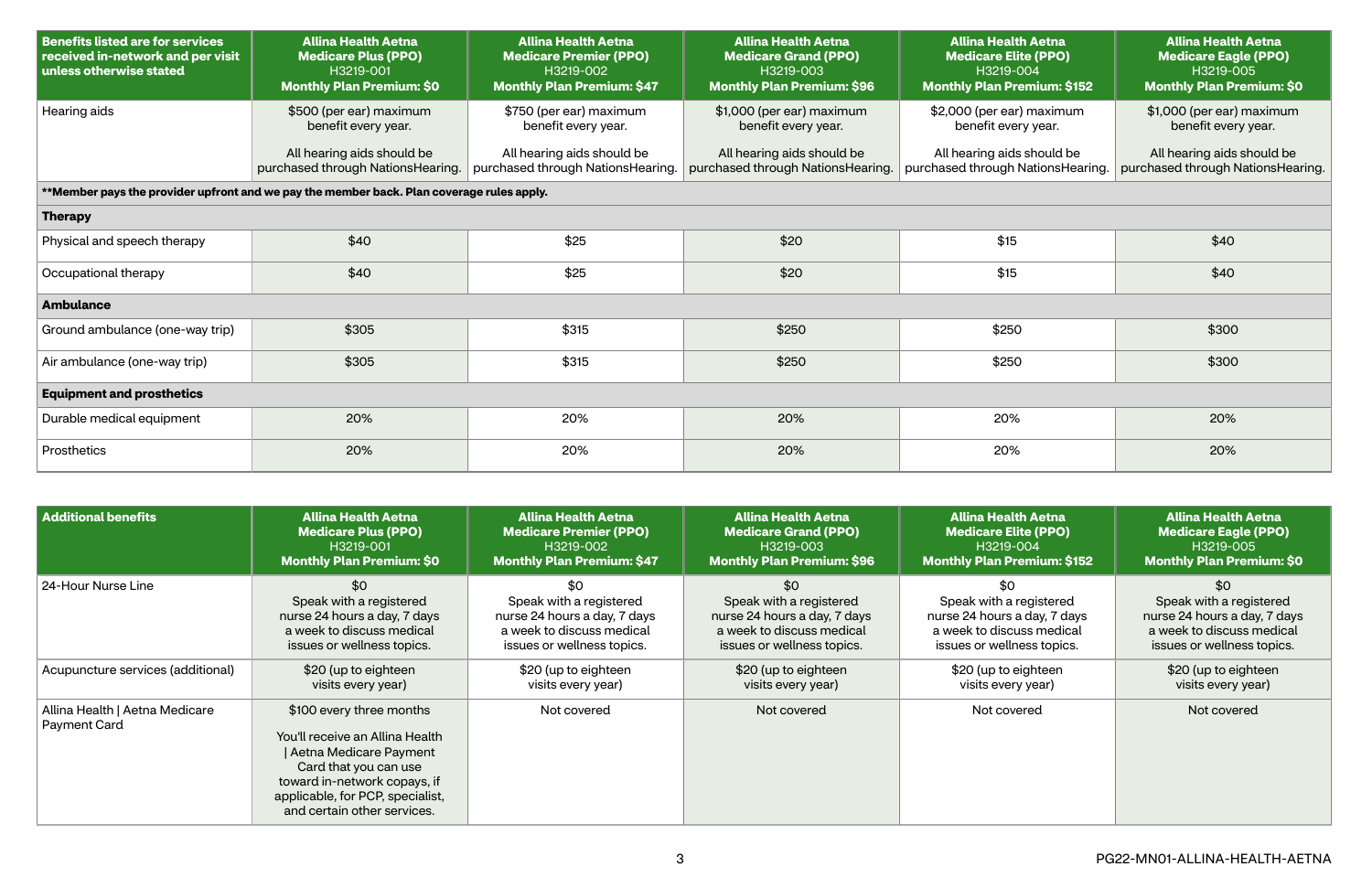| <b>Additional benefits</b>            | <b>Allina Health Aetna</b>                                                                             | <b>Allina Health Aetna</b>                                                                             | <b>Allina Health Aetna</b>                                                                                             | <b>Allina Health Aetna</b>                                                                                             | <b>Allina Health Aetna</b>                                                                                             |
|---------------------------------------|--------------------------------------------------------------------------------------------------------|--------------------------------------------------------------------------------------------------------|------------------------------------------------------------------------------------------------------------------------|------------------------------------------------------------------------------------------------------------------------|------------------------------------------------------------------------------------------------------------------------|
|                                       | <b>Medicare Plus (PPO)</b>                                                                             | <b>Medicare Premier (PPO)</b>                                                                          | <b>Medicare Grand (PPO)</b>                                                                                            | <b>Medicare Elite (PPO)</b>                                                                                            | <b>Medicare Eagle (PPO)</b>                                                                                            |
|                                       | H3219-001                                                                                              | H3219-002                                                                                              | H3219-003                                                                                                              | H3219-004                                                                                                              | H3219-005                                                                                                              |
|                                       | <b>Monthly Plan Premium: \$0</b>                                                                       | <b>Monthly Plan Premium: \$47</b>                                                                      | <b>Monthly Plan Premium: \$96</b>                                                                                      | <b>Monthly Plan Premium: \$152</b>                                                                                     | <b>Monthly Plan Premium: \$0</b>                                                                                       |
| Chiropractic services (additional)    | \$20 (up to eighteen                                                                                   | \$20 (up to eighteen                                                                                   | \$20 (up to eighteen                                                                                                   | \$20 (up to eighteen                                                                                                   | \$20 (up to eighteen                                                                                                   |
|                                       | visits every year)                                                                                     | visits every year)                                                                                     | visits every year)                                                                                                     | visits every year)                                                                                                     | visits every year)                                                                                                     |
| <b>Fitness</b>                        | <b>SilverSneakers<sup>®</sup></b>                                                                      | SilverSneakers <sup>®</sup>                                                                            | <b>SilverSneakers®</b>                                                                                                 | <b>SilverSneakers<sup>®</sup></b>                                                                                      | SilverSneakers®                                                                                                        |
| <b>Healthy Rewards</b>                | All members of the plan are                                                                            | All members of the plan are                                                                            | All members of the plan are                                                                                            | All members of the plan are                                                                                            | All members of the plan are                                                                                            |
|                                       | eligible to earn gift cards for                                                                        | eligible to earn gift cards for                                                                        | eligible to earn gift cards for                                                                                        | eligible to earn gift cards for                                                                                        | eligible to earn gift cards for                                                                                        |
|                                       | completing certain health                                                                              | completing certain health                                                                              | completing certain health                                                                                              | completing certain health                                                                                              | completing certain health                                                                                              |
|                                       | and wellness activities.                                                                               | and wellness activities.                                                                               | and wellness activities.                                                                                               | and wellness activities.                                                                                               | and wellness activities.                                                                                               |
| Meals                                 | Up to 14 home delivered meals                                                                          | Up to 14 home delivered meals                                                                          | Up to 14 home delivered meals                                                                                          | Up to 14 home delivered meals                                                                                          | Up to 14 home delivered meals                                                                                          |
|                                       | over a 7-day period after being                                                                        | over a 7-day period after being                                                                        | over a 7-day period after being                                                                                        | over a 7-day period after being                                                                                        | over a 7-day period after being                                                                                        |
|                                       | discharged from an Inpatient                                                                           | discharged from an Inpatient                                                                           | discharged from an Inpatient                                                                                           | discharged from an Inpatient                                                                                           | discharged from an Inpatient                                                                                           |
|                                       | Acute Hospital, Inpatient                                                                              | Acute Hospital, Inpatient                                                                              | Acute Hospital, Inpatient                                                                                              | Acute Hospital, Inpatient                                                                                              | Acute Hospital, Inpatient                                                                                              |
|                                       | Psychiatric Hospital or Skilled                                                                        | Psychiatric Hospital or Skilled                                                                        | Psychiatric Hospital or Skilled                                                                                        | Psychiatric Hospital or Skilled                                                                                        | Psychiatric Hospital or Skilled                                                                                        |
|                                       | Nursing Facility to home.                                                                              | Nursing Facility to home.                                                                              | Nursing Facility to home.                                                                                              | Nursing Facility to home.                                                                                              | Nursing Facility to home.                                                                                              |
| Over-the-counter items (OTC)          | \$75 maximum benefit every quarter<br>through OTC Health Solutions<br>or at participating CVS® stores. | \$90 maximum benefit every quarter<br>through OTC Health Solutions<br>or at participating CVS® stores. | \$105 maximum benefit<br>every quarter through<br>OTC Health Solutions or at<br>participating CVS <sup>®</sup> stores. | \$120 maximum benefit<br>every quarter through<br>OTC Health Solutions or at<br>participating CVS <sup>®</sup> stores. | \$120 maximum benefit<br>every quarter through<br>OTC Health Solutions or at<br>participating CVS <sup>®</sup> stores. |
| Personal emergency response<br>system | Not covered                                                                                            | Not covered                                                                                            | Not covered                                                                                                            | Members are eligible for an alert<br>system through LifeStation.                                                       | Not covered                                                                                                            |
| Telehealth                            | You can receive primary                                                                                | You can receive primary                                                                                | You can receive primary                                                                                                | You can receive primary                                                                                                | You can receive primary                                                                                                |
|                                       | care, physician specialist,                                                                            | care, physician specialist,                                                                            | care, physician specialist,                                                                                            | care, physician specialist,                                                                                            | care, physician specialist,                                                                                            |
|                                       | mental health and urgent care                                                                          | mental health and urgent care                                                                          | mental health and urgent care                                                                                          | mental health and urgent care                                                                                          | mental health and urgent care                                                                                          |
|                                       | services through a virtual visit.                                                                      | services through a virtual visit.                                                                      | services through a virtual visit.                                                                                      | services through a virtual visit.                                                                                      | services through a virtual visit.                                                                                      |
|                                       | Members should contact their                                                                           | Members should contact their                                                                           | Members should contact their                                                                                           | Members should contact their                                                                                           | Members should contact their                                                                                           |
|                                       | doctor for information on what                                                                         | doctor for information on what                                                                         | doctor for information on what                                                                                         | doctor for information on what                                                                                         | doctor for information on what                                                                                         |
|                                       | telehealth services they offer                                                                         | telehealth services they offer                                                                         | telehealth services they offer                                                                                         | telehealth services they offer                                                                                         | telehealth services they offer                                                                                         |
|                                       | and how to schedule a telehealth                                                                       | and how to schedule a telehealth                                                                       | and how to schedule a telehealth                                                                                       | and how to schedule a telehealth                                                                                       | and how to schedule a telehealth                                                                                       |
|                                       | visit. Depending on location,                                                                          | visit. Depending on location,                                                                          | visit. Depending on location,                                                                                          | visit. Depending on location,                                                                                          | visit. Depending on location,                                                                                          |
|                                       | members may also have the option                                                                       | members may also have the option                                                                       | members may also have the option                                                                                       | members may also have the option                                                                                       | members may also have the option                                                                                       |
|                                       | to schedule a telehealth visit 24                                                                      | to schedule a telehealth visit 24                                                                      | to schedule a telehealth visit 24                                                                                      | to schedule a telehealth visit 24                                                                                      | to schedule a telehealth visit 24                                                                                      |
|                                       | hours a day, 7 days a week via                                                                         | hours a day, 7 days a week via                                                                         | hours a day, 7 days a week via                                                                                         | hours a day, 7 days a week via                                                                                         | hours a day, 7 days a week via                                                                                         |
|                                       | Teladoc, MinuteClinic Video Visit, or                                                                  | Teladoc, MinuteClinic Video Visit, or                                                                  | Teladoc, MinuteClinic Video Visit, or                                                                                  | Teladoc, MinuteClinic Video Visit, or                                                                                  | Teladoc, MinuteClinic Video Visit, or                                                                                  |
|                                       | other provider that offers telehealth                                                                  | other provider that offers telehealth                                                                  | other provider that offers telehealth                                                                                  | other provider that offers telehealth                                                                                  | other provider that offers telehealth                                                                                  |
|                                       | services covered under your plan.                                                                      | services covered under your plan.                                                                      | services covered under your plan.                                                                                      | services covered under your plan.                                                                                      | services covered under your plan.                                                                                      |
| Visitor/travel benefit                | Explorer: Allows you to receive care                                                                   | Explorer: Allows you to receive care                                                                   | Explorer: Allows you to receive care                                                                                   | Explorer: Allows you to receive care                                                                                   | Explorer: Allows you to receive care                                                                                   |
|                                       | at in-network cost shares from our                                                                     | at in-network cost shares from our                                                                     | at in-network cost shares from our                                                                                     | at in-network cost shares from our                                                                                     | at in-network cost shares from our                                                                                     |
|                                       | participating multi-state provider                                                                     | participating multi-state provider                                                                     | participating multi-state provider                                                                                     | participating multi-state provider                                                                                     | participating multi-state provider                                                                                     |
|                                       | network for up to twelve months                                                                        | network for up to twelve months                                                                        | network for up to twelve months                                                                                        | network for up to twelve months                                                                                        | network for up to twelve months                                                                                        |
|                                       | when outside the service area.                                                                         | when outside the service area.                                                                         | when outside the service area.                                                                                         | when outside the service area.                                                                                         | when outside the service area.                                                                                         |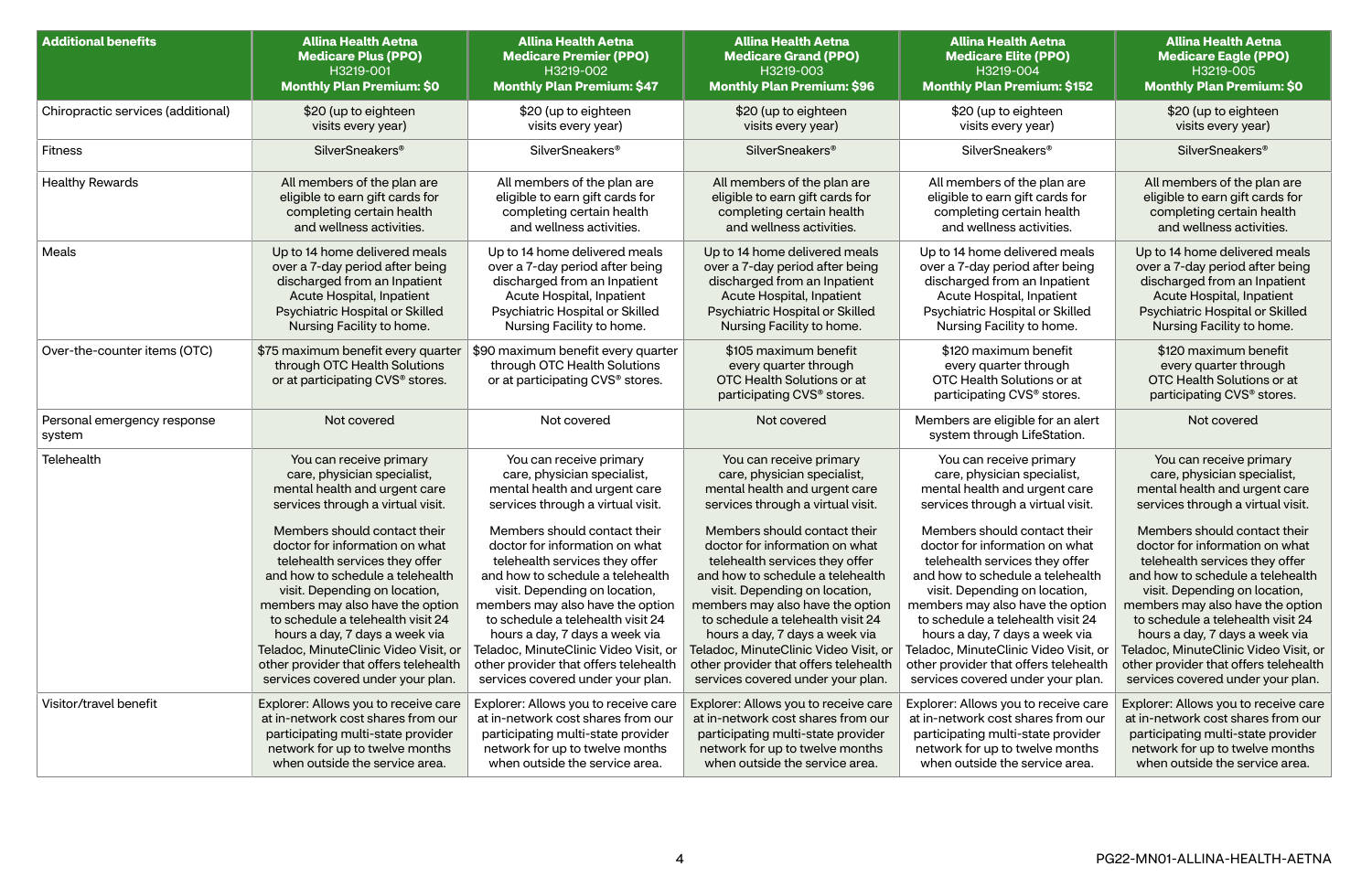| <b>Prescription drugs</b><br>(Retail Pharmacy)                                                | <b>Allina Health Aetna</b><br><b>Medicare Plus (PPO)</b><br>H3219-001 | <b>Allina Health Aetna</b><br><b>Medicare Premier (PPO)</b><br>H3219-002 | <b>Allina Health Aetna</b><br><b>Medicare Grand (PPO)</b><br>H3219-003 | <b>Allina Health Aetna</b><br><b>Medicare Elite (PPO)</b><br>H3219-004 | <b>Allina Health Aetna</b><br><b>Medicare Eagle (PPO)</b><br>H3219-005 |
|-----------------------------------------------------------------------------------------------|-----------------------------------------------------------------------|--------------------------------------------------------------------------|------------------------------------------------------------------------|------------------------------------------------------------------------|------------------------------------------------------------------------|
| Rx deductible                                                                                 | \$250<br>Does not apply to<br>Tier 1, Tier 2 drugs.                   | \$150<br>Does not apply to Tier<br>1, Tier 2, Tier 3 drugs.              | \$0                                                                    | \$0                                                                    | No Part D benefit<br>Cannot add a Part D plan                          |
| Tier 1 Drugs:<br>Retail Pharmacy: 30-day<br>supply<br>Retail/Mail Pharmacy: 100-day<br>supply | Preferred/Standard<br>$$0/$ \$15<br>\$0/\$45                          | Preferred/Standard<br>$$0/$ \$15<br>$$0/$ \$45                           | Preferred/Standard<br>$$0/$ \$15<br>\$0/\$45                           | Preferred/Standard<br>$$0/$ \$15<br>$$0/$ \$45                         | No Part D benefit<br>Cannot add a Part D plan                          |
| Tier 2 Drugs:<br>Retail Pharmacy: 30-day<br>supply<br>Retail/Mail Pharmacy: 100-day<br>supply | Preferred/Standard<br>\$0/\$20<br>$$0/$ \$60                          | Preferred/Standard<br>\$0/\$20<br>\$0/\$60                               | Preferred/Standard<br>\$0/\$20<br>$$0/$ \$60                           | Preferred/Standard<br>\$0/\$20<br>\$0/\$60                             | No Part D benefit<br>Cannot add a Part D plan                          |
| Tier 3 Drugs:<br>Retail Pharmacy: 30-day<br>supply<br>Retail/Mail Pharmacy: 100-day<br>supply | Preferred/Standard<br>$$47/$ \$47<br>\$141 / \$141                    | Preferred/Standard<br>$$47/$ \$47<br>\$141 / \$141                       | Preferred/Standard<br>$$47/$ \$47<br>\$141 / \$141                     | Preferred/Standard<br>$$47/$ \$47<br>\$141 / \$141                     | No Part D benefit<br>Cannot add a Part D plan                          |
| Tier 4 Drugs:<br>Retail Pharmacy: 30-day<br>supply<br>Retail/Mail Pharmacy: 100-day<br>supply | Preferred/Standard<br>\$100 / \$100<br>\$300/\$300                    | Preferred/Standard<br>\$100 / \$100<br>\$300/\$300                       | Preferred/Standard<br>\$100 / \$100<br>\$300/\$300                     | Preferred/Standard<br>\$100 / \$100<br>\$300/\$300                     | No Part D benefit<br>Cannot add a Part D plan                          |
| Tier 5 Drugs:<br>Retail Pharmacy: 30-day<br>supply<br>Retail/Mail Pharmacy: 100-day<br>supply | Preferred/Standard<br>28% / 28%<br>N/A                                | Preferred/Standard<br>30%/30%<br>N/A                                     | Preferred/Standard<br>33%/33%<br>N/A                                   | Preferred/Standard<br>33%/33%<br>N/A                                   | No Part D benefit<br>Cannot add a Part D plan                          |
| Gap coverage                                                                                  | Yes Tier 1 & 2                                                        | Yes Tier 1 & 2                                                           | Yes Tier 1 & 2                                                         | Yes Tier 1 & 2                                                         | No Part D benefit<br>Cannot add a Part D plan                          |

See Evidence of Coverage for a complete description of plan benefits, exclusions, limitations and conditions of coverage. Plan features and availability may vary by service area. Out-of-network/non-contracted providers are under no obligation to treat Allina Health | Aetna members, except in emergency situations. Please call our customer service number or see your Evidence of Coverage for more information, including the cost-sharing that app to out-of-network services.

Allina Health | Aetna Medicare's pharmacy network includes limited lower cost, preferred pharmacies in: Suburban Arizona, Suburban Illinois, Urban Kansas, Rural Michigan, Urban Michigan, Urban Missouri and Suburban West Virginia. The lower costs advertised in our plan materials for these pharmacies may not be available at the pharmacy you use. For up-to-date information about our network pharmacies, including whether there are any lower c preferred pharmacies in your area, please call 1-833-206-8764 (TTY: 711) or consult the online pharmacy directory at [www.AllinaHealthAetnaMedicare.com/findpharmacy](http://www.AllinaHealthAetnaMedicare.com/findpharmacy).

Allina Health | Aetna Medicare is a PPO plan with a Medicare contract. Enrollment in our plans depends on contract renewal.

The formulary, provider and/or pharmacy network may change at any time. You will receive notice when necessary.